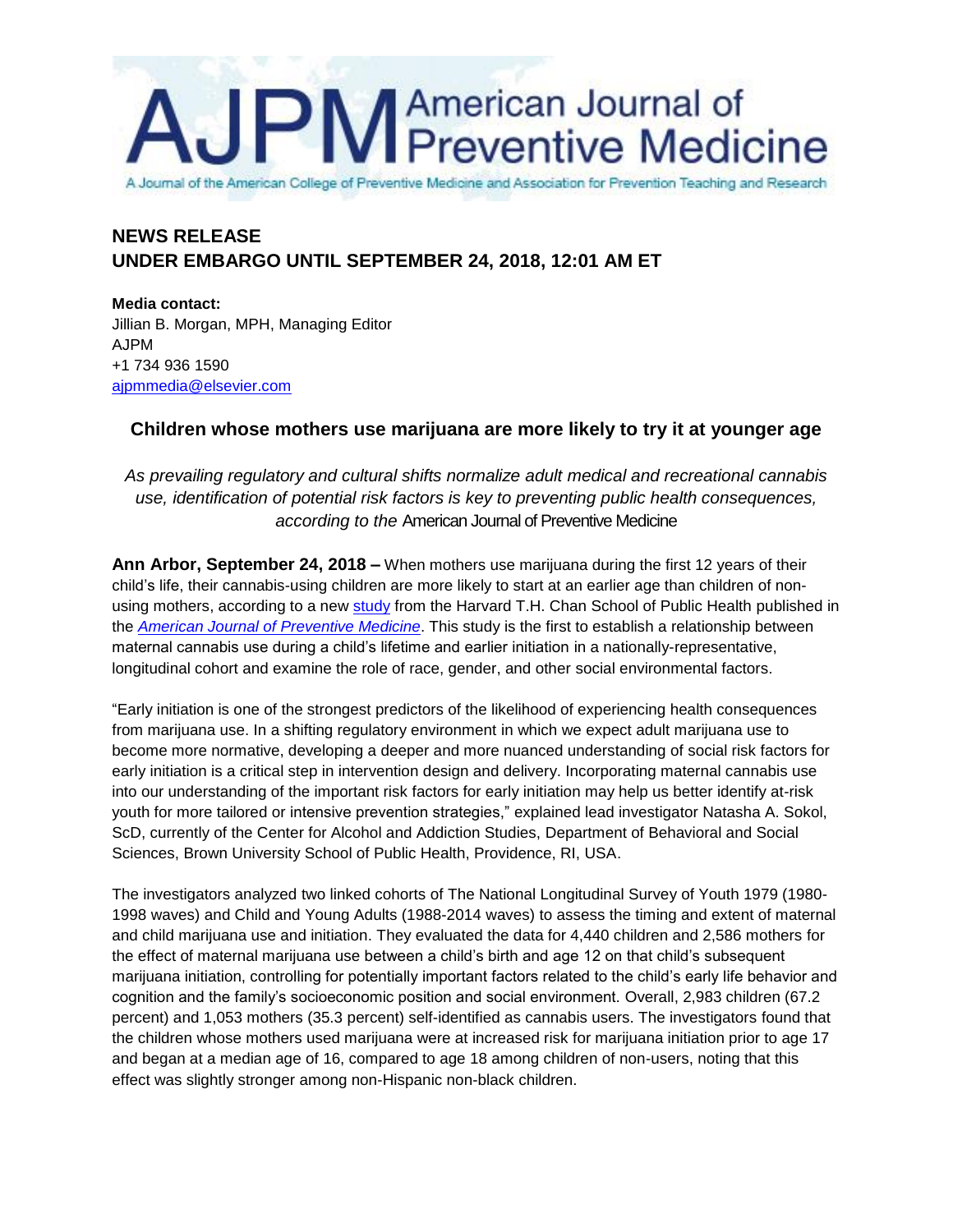Although marijuana is generally thought to be less harmful compared with other drugs of abuse, the likelihood of experiencing health consequences associated with marijuana use is strongly linked to age at initiation, such that those who initiate earlier are at much greater risk. Negative consequences may be particularly marked for children and adolescents during these developmentally critical ages. Child and adolescent cannabis use is associated with impairments in attention, concentration, decision-making and working memory, and increased impulsivity, which may persist for weeks after use, with evidence that some cognitive effects, including reductions in IQ, may linger into adulthood. Among cannabis users, earlier initiation is associated with increased risk of anxiety and depressive disorders.

The United States is currently experiencing a sea change surrounding marijuana. This cultural shift is expected to result in increases in the prevalence, frequency, visibility, and/or acceptability of adult marijuana use. Understanding the impact of parent use on early marijuana initiation is an important step in anticipating the ways in which social environmental changes may alter the disease burden associated with marijuana in the US.

The findings indicate that children of marijuana-using parents may be an important subgroup for identification and early, evidence-based intervention by pediatricians and adolescent healthcare providers. Although future research on the mechanisms underpinning this relationship is necessary before more specific recommendations can be made, marijuana prescribers and other physicians may consider educating marijuana-using parents about early marijuana initiation and equipping them with evidence-based preventive strategies to delay marijuana use in their children. Further research may seek to understand best practices for preventing early initiation, such as decreasing or pausing use, reducing the visibility of use until children are older, and providing training, tools, and resources to help address these issues.

"Cannabis has recognized therapeutic benefits for treating a number of different medical conditions. There is also evidence that the availability of legal medical and recreational cannabis may reduce population opioid overdose deaths. Cannabis arrests account for more than half of all drug arrests in the US, and cannabis possession is a major driver of racial disparities in arrest and incarceration. For these reasons, total cannabis prohibition may not be consistent with public health objectives. Instead, given the neurocognitive, health, and social consequences associated with early use, delaying initiation may be an important, but undervalued, public health goal," commented Dr. Sokol.

### **Notes for editors**

The article is "Maternal Cannabis Use During a Child's Lifetime Associated With Earlier Initiation," Natasha A. Sokol, ScD, Cassandra A. Okechukwu, ScD, Jarvis T. Chen, ScD, S.V. Subramanian, PhD, and Vaughan W. Rees, PhD [\(https://doi.org/10.1016/j.amepre.2018.06.023\)](https://doi.org/10.1016/j.amepre.2018.06.023). It appears in advance of the *American Journal of Preventive Medicine*, volume 55, issue 5 (November 2018) published by Elsevier.

---

The study was conducted while Natasha A. Sokol was with the Department of Social and Behavioral Sciences, Harvard T.H. Chan School of Public Health, Boston, MA, USA, along with co-investigators. The study was supported by National Institute on Drug Abuse (NIDA) National Research Service Award Individual Predoctoral Fellowship ##1F31DA039586- 01, as well as NIDA grant #R03DA038697.

Full text of this article is available to credentialed journalists upon request; contact Jillian B. Morgan at +1 734 936 1590 or aipmmedia@elsevier.com. Journalists who wish to interview the authors should contact Chris Sweeney, Senior Media Relations Manager/Writer, Office for External Relations, Harvard T.H. Chan School of Public Health, at +1 617 432 8416 (office), +1 617 549 2638 (cell), or [csweeney@hsph.harvard.edu.](mailto:csweeney@hsph.harvard.edu)